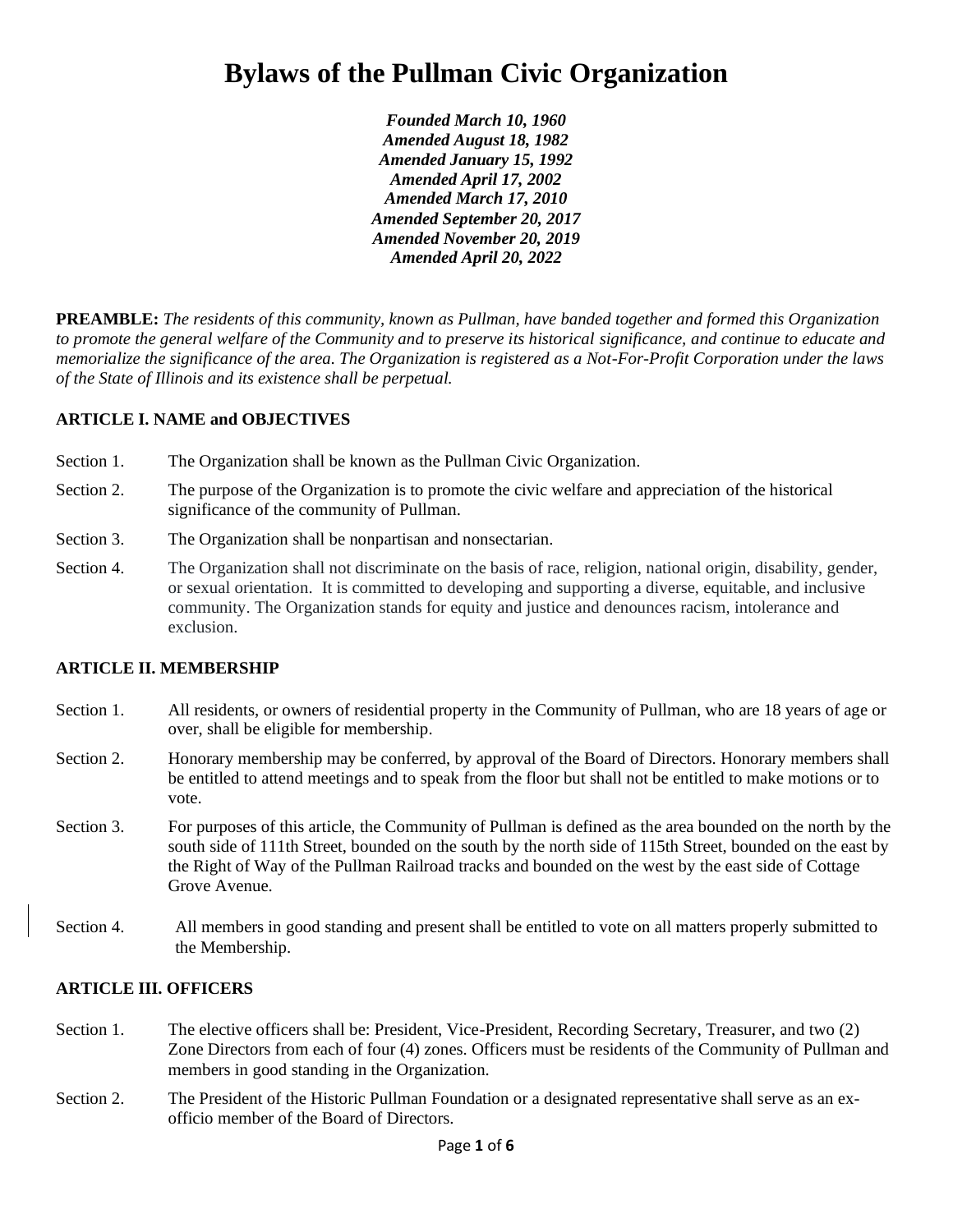- Section 3. Terms of Office. One (1) Zone Director from each zone shall be elected each year for a term of two (2) years; four (4) in even years, four (4) in odd years. All other Officers shall be elected for terms of one (1) year. No elected Officer or Director shall serve, in the same Office, for more than two (2) consecutive terms.
- Section 4. Installation into office shall be at the June General Membership meeting.
- Section 5. Any officer may be removed whenever in its judgement the best interest of the Organization will be served. Removal shall occur by a two-thirds vote of the Membership present at a General Membership meeting, where the proposed removal of that individual has been previously publicized for discussion.

### **ARTICLE IV. ELECTION OF OFFICERS**

Section 1. Nominating Committee.

The Nominating Committee shall slate one or more nominees for the offices of:

- President
- Vice-President
- Recording Secretary
- Treasurer
- Four (4) Zone Directors whose terms are to expire in the current year
- Three (3) members of the Nominating Committee for the following year.

The Nominating Committee shall be composed of:

- Three (3) members, to be elected at the regular May General Membership meeting of the previous year.
- Two (2) members, to be appointed by the Board of Directors in January of the term year.

The Nominating Committee shall appoint its own chair.

Elected members of the Nominating Committee may not serve more than two consecutive years.

- Section 2. The Nominating Committee shall present the slate at the March and April General Membership meetings. At these times, further nominations may be made from the floor. The current slate will then be published in the April and May issues of the Pullman Flyer. No nominations will be accepted following the April General Membership meeting. An exception shall be made only when a candidate is unable to accept the office for which he/she is nominated. Within this exception a nomination can be made from the floor at the May General Membership meeting.
- Section 3. An Election Committee, consisting of three (3) members, shall be appointed by the President and shall be in charge of election procedures and vote tallying.
- Section 4. Directors shall be elected by majority vote of members in good standing, present and voting at the May General Membership meeting each year. The election shall be the first order of business. Election will be by secret ballot. In cases where only one candidate per opening is listed, a motion may be entertained from the floor for unanimous approval of the election of the candidates at the May General Membership meeting.

## **ARTICLE V. POWERS AND DUTIES OF OFFICERS AND APPOINTEES**

- Section 1. The President
	- a. The President is the Chief Executive Officer of the Organization and shall preside at the General Membership and Board of Directors meetings.
	- b. The President shall, with the approval of the Board of Directors, appoint all Committee chairpersons or co-chairpersons, with the exception of the Nominating Committee chairperson, and shall have the power to appoint any other committees, with approval of the Membership, necessary for the proper administration of the Organization.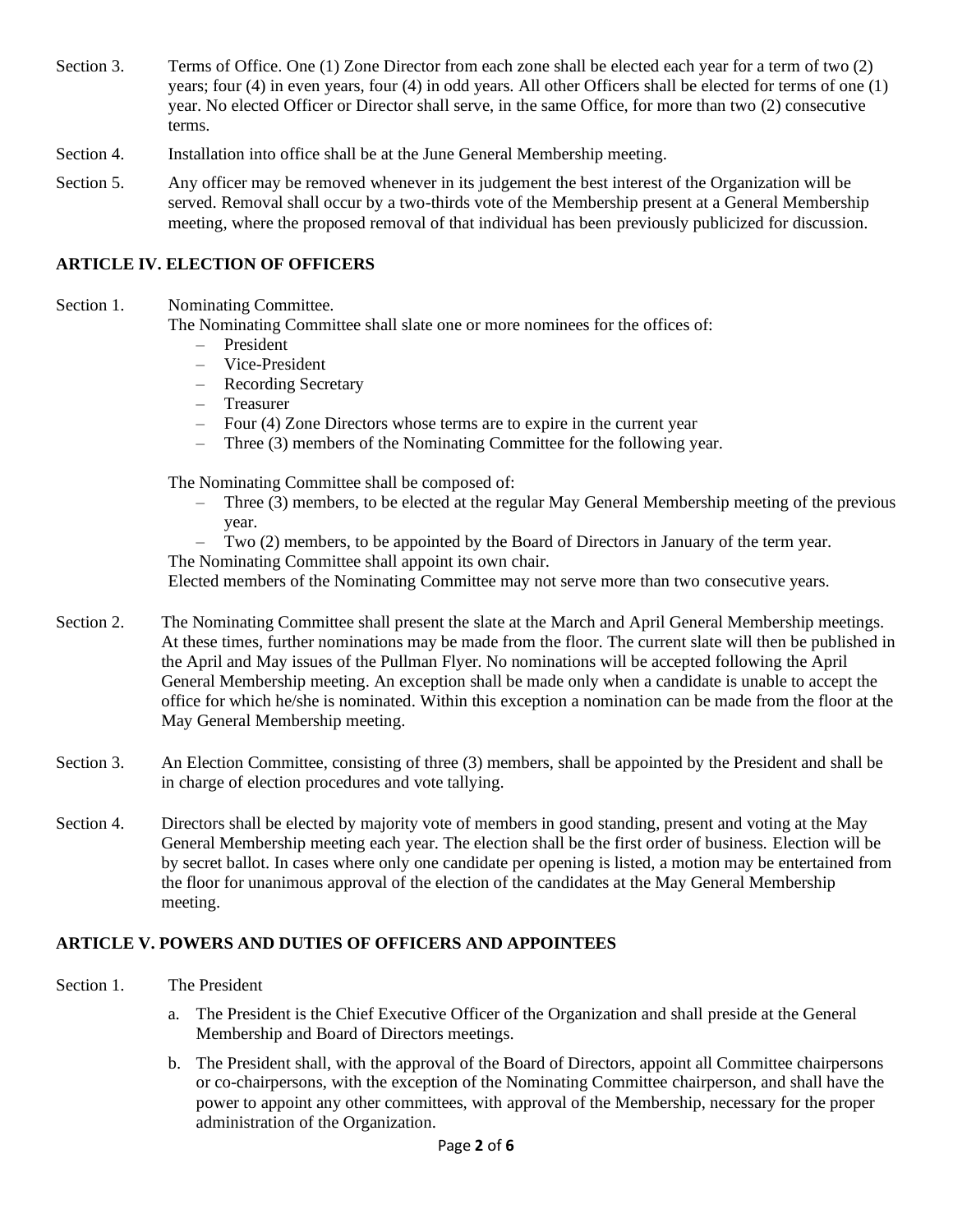- c. The President shall have the power, with approval of the Board of Directors, to replace any chairperson for cause. Any chairperson relieved of duty may appeal to the Membership at the following General Membership meeting. The dismissal, if appealed, shall not be considered valid until the Membership has voted upon the dismissal.
- Section 2. The Vice-President
	- a. The Vice-President shall perform the duties of the President in the President's absence or inability to serve.
	- b. The Vice-President shall coordinate periodic programs of interest at the General Membership meetings.
- Section 3. The Recording Secretary
	- a. The Recording Secretary shall keep the minutes of all General Membership and Board of Directors meetings and shall maintain and preserve all papers and documents relating to Organization business. Minutes shall be posted on the Organization's website in advance of the following meeting.
	- b. The Recording Secretary, at the General Membership and Board of Directors meetings, shall refer to the minutes from the previous meeting having been posted on the Organization's website. Minutes shall be read upon the request of a member.
	- c. All papers and documents relating to the Organization's business shall remain the property of the Pullman Civic Organization.
	- d. The minutes of the General Membership meeting shall report attendance count and shall include a copy of the attendance sheet.
- Section 4. The Treasurer
	- a. The Treasurer shall be responsible for the custody of all Organization monies and shall deposit them in the bank designated by the Board of Directors in a timely fashion; the Treasurer shall issue receipts for all monies received.
	- b. The Treasurer shall make disbursements for all expenditures incurred pursuant to the provisions of these Bylaws, by check, to be signed by the Treasurer and countersigned by either the President or the Vice-President.
	- c. The Treasurer shall keep account of all receipts and disbursements and shall present a report at each monthly General Membership meeting of the Organization.
	- d. The Treasurer's accounts shall be audited twice yearly; one audit shall cover the June through November period, and one the December through May period. The audit shall be performed by a committee of four (4) members, two (2) from the Board of Directors and two (2) from the Membership, appointed by the Board of Directors.
	- e. The Treasurer shall make an annual financial report at the regular June General Membership meeting.
	- f. The Treasurer shall have custody of the corporate seal.
	- g. The Treasurer shall serve as the treasurer for the annual House Tour and will provide the Membership with a House Tour financial report.
- Section 5. The Board of Directors
	- a. The Board of Directors shall consist of all elected officers of the Organization and the President of the Historic Pullman Foundation, or his/her designated representative.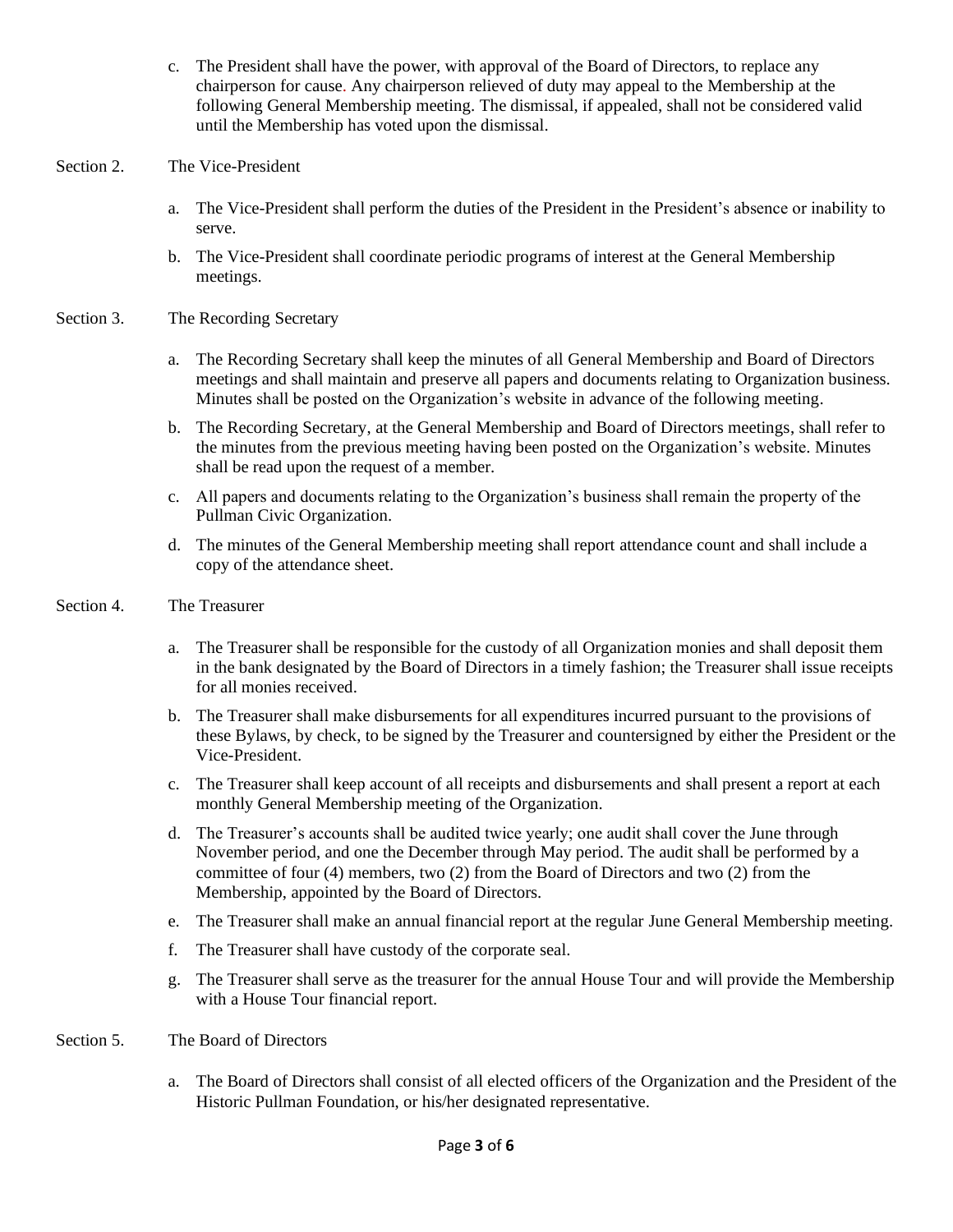- b. The Board of Directors shall have responsibility for projects benefiting the community and for fulfilling the purposes of the Organization.
- c. All actions of the Board of Directors are subject to the approval of the Membership; actions of the Board are to be reported in the form of minutes posted on the Organization's website and read at the General Membership meeting upon the request of a member.
- d. The Pullman Civic Organization's President, Treasurer, Vice-President and Recording Secretary shall serve the Board of Directors in their respective offices.
- e. The Board of Directors shall review all proposed policies of the Organization and make its recommendation on same before they are voted on by the Membership. When a motion for a proposed policy of the Organization is made at a General Membership meeting, this review shall be made before the next General Membership meeting, so as to have a vote taken on the matter at that meeting. The Board of Directors shall be regarded as having taken no position on the matter, if it fails to make such review within this time period.
- f. Meetings shall be open to all members in good standing and invited guests. Such persons may be recognized by the Chair, although voting shall be limited to those defined in Article III, Section 1. Block Captains and chairpersons are encouraged to attend.

#### Section 6. Zone Directors

- a. There shall be eight (8) Zone Directors who shall be residents of the zones they represent. In the event that no candidate for a vacant position from this zone is forthcoming, candidates may be sought from other zones.
- b. There shall be four (4) zones, each bounded on the east and west by the eastern and western boundaries of the Organization:
	- Zone 1 from the south side of 111th Street to the north side of 112th
	- Zone 2 from the south side of 112th Street to the north side of 113th
	- Zone 3 from the south side of 113th Street to the north side of 114th
	- Zone  $4$  from the south side of 114th Street to the north side of 115<sup>th</sup>
- c. The two (2) Zone Directors of each zone shall partition the zone and each shall be responsible for his or her section.
- d. Each Zone Director shall appoint one (1) Block Captain for each street frontage of each block in his or her section.
- e. Each Zone Director shall distribute the *Pullman Flyer* and, in conjunction with the Membership Committee, the membership materials to the Block Captains for whom he or she is responsible.
- f. Each Zone Director shall serve as liaison between the Block Captains and the Board of Directors.

#### Section 7. Block Captains

- a. The Block Captain shall be a resident of the block they represent and a member of the PCO in good standing. In the event that no volunteer for a vacant position from this block is forthcoming, volunteers may be sought from other blocks, preferably within the same zone.
- b. The work of the Block Captain shall include but not be limited to:
	- contacting residents of his or her block for the purpose of promoting the Organization's projects and membership in the Organization;
	- welcoming new residents of the block;
	- communicating information and concerns to the Organization;
	- encouraging residents to attend Organization meetings, and;
	- delivering the *Pullman Flyer* to all residents and businesses of his or her block.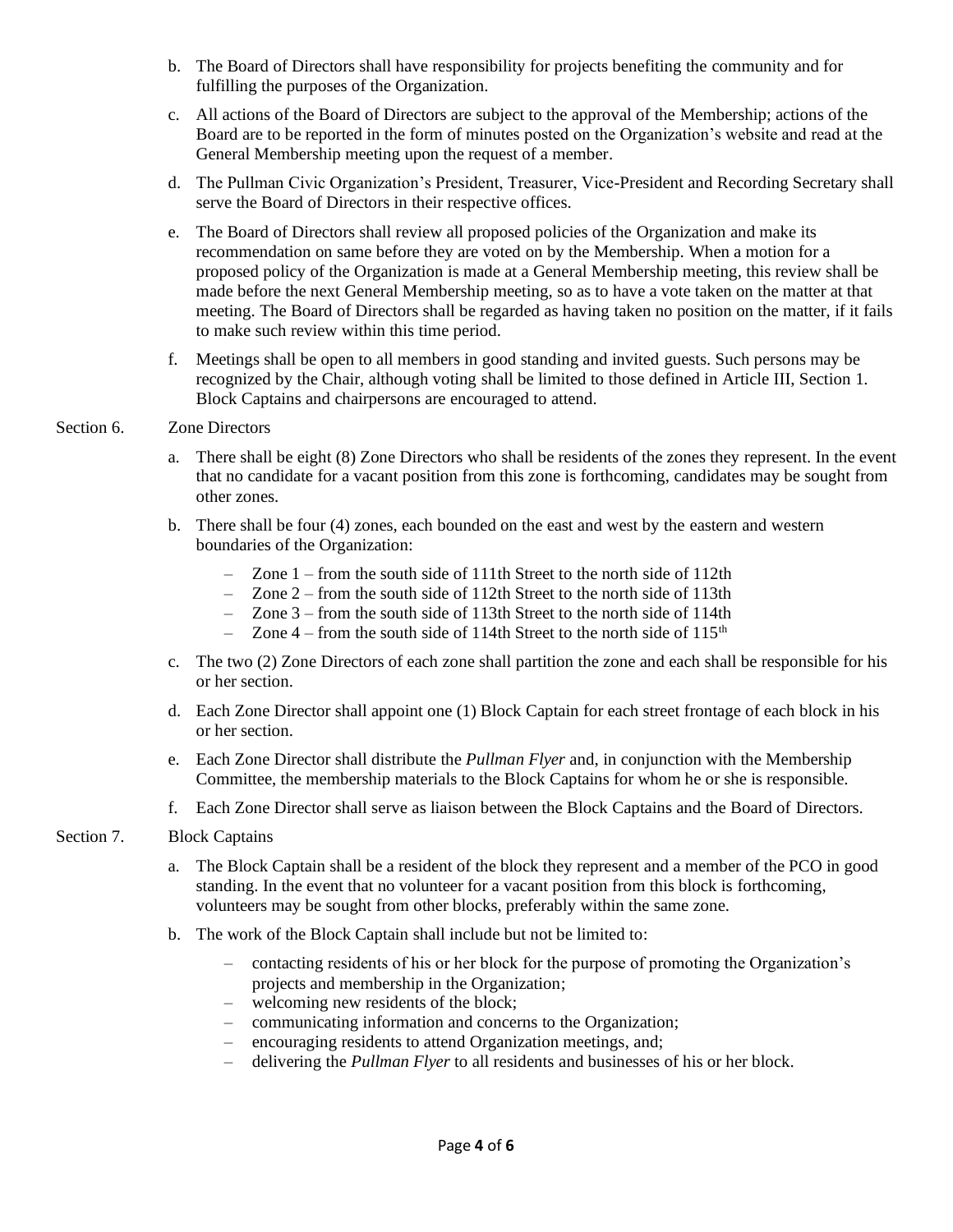#### Section 8. Committees

- a. The Standing Committees shall be:
	- Membership
	- Beman
	- Hospitality
	- Community Improvement
	- Pullman Flyer
	- Education
	- Safety
	- Welcome
	- Communication
- b. Special and Ad Hoc committees shall include but not be limited to: Bylaws, Audit, Election, Nominating and Vision.
- c. Committees are expected to report regularly to the Board.

Committees shall consist of members in good standing only and meetings shall be open to all members in good standing and guests.

# **ARTICLE VI. APPROPRIATIONS AND SPECIAL FUNDS**

- Section 1. The Board of Directors shall submit an annual budget to the Membership for approval no later than the September General Membership meeting. Committee chairpersons may submit budget requests to the Board in preparation of this budget. The Membership shall have the authority to approve or amend this budget.
- Section 2. Funds appropriated for specific purposes shall be the responsibility of the person to whom funds are allocated and who shall account for all receipts and disbursements to the Treasurer.
- Section 3. Funds of the Organization for specific purposes may be set aside from the General Funds and must be used for the designated purpose or transferred back to the General Fund.
- Section 4. Funds of the Organization to be used for specific purposes that are not budgeted shall be appropriated only after approval by the Membership. Such fund shall be considered a liability of the Organization until disbursed in accordance with the approved purpose.

## **ARTICLE VII. RESIGNATIONS AND VACANCIES**

- Section 1. Any vacancy in elective offices shall be filled by appointment of the President, with concurrence of the Board of Directors, subject to approval of the Membership. Persons fulfilling vacancies between elections are eligible to run for a full term, following completion of vacant term.
- Section 2. An elected officer who, without notice, misses three scheduled roll calls consecutively, shall be deemed as having submitted a resignation.
- Section 3. Any elective officer who fails to perform the duties of office shall be deemed as having submitted a resignation.
- Section 4. The Board of Directors shall take into consideration all resignations.

# **ARTICLE VIII. MEETINGS**

Section 1. The General Membership meetings of the Organization shall be held at least once a month and are open to all members of the Organization and to guests. Meetings may be held virtually with notice of access placed in the *Pullman Flyer* and/or on the Organization's website.